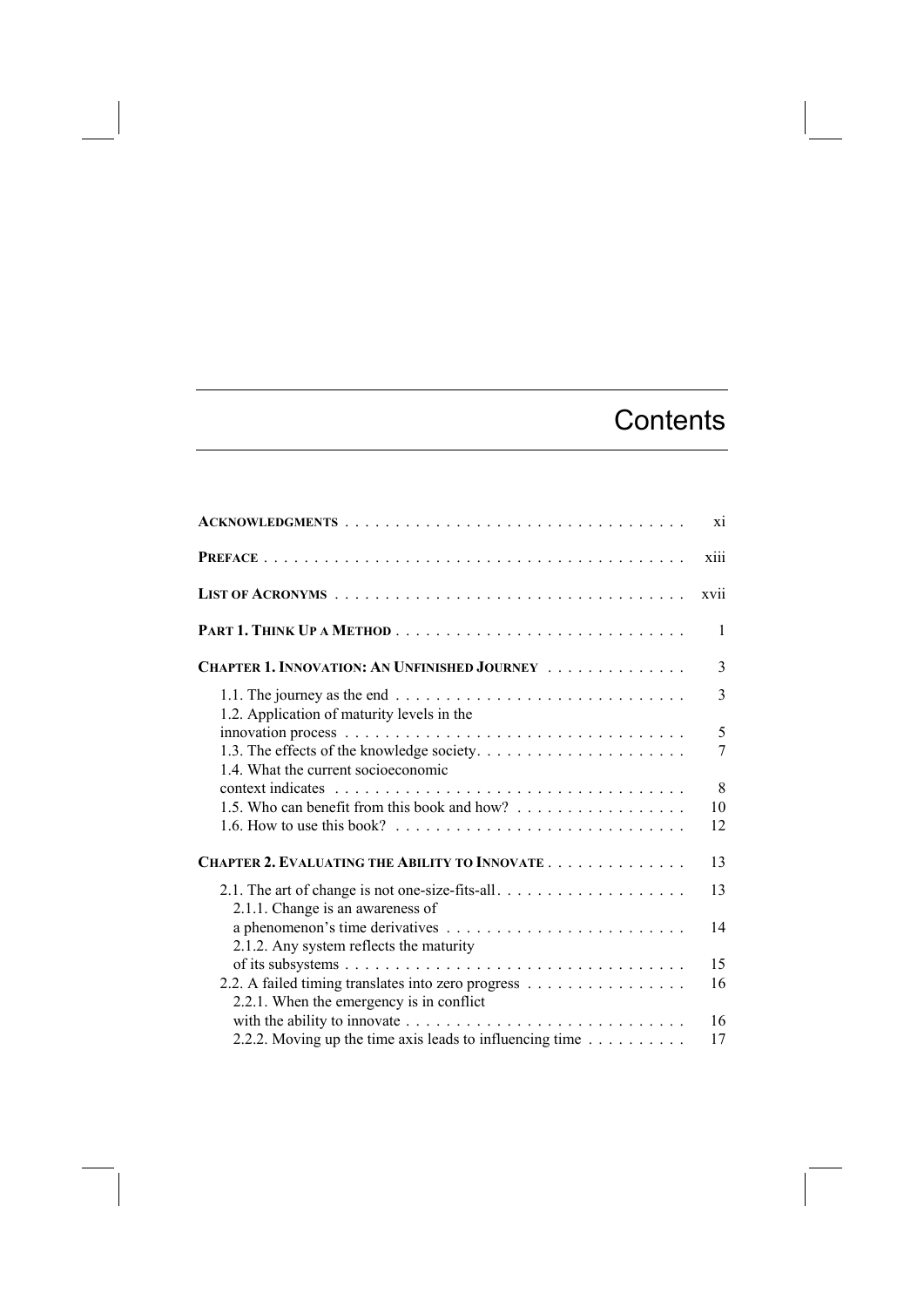|                                                                                                                                                                                                       | 21                         |
|-------------------------------------------------------------------------------------------------------------------------------------------------------------------------------------------------------|----------------------------|
| 3.1. Progress in the ability to innovate<br>3.1.1. Provide a starting point for the method<br>3.2. A new basis for competitiveness                                                                    | 21<br>25                   |
| 3.2.1. The importance of selected vocabulary<br>3.3. Two extremes revealing a relative immaturity<br>3.5. Controlling the acceleration is now the issue<br>3.6. An algebra of the different levels of | 25<br>27<br>28<br>30<br>31 |
| maturity (Innovation Capability Maturity Model).<br>3.6.1. The progression route starts anyway from                                                                                                   | 33                         |
|                                                                                                                                                                                                       | 33                         |
|                                                                                                                                                                                                       | 37                         |
| <b>CHAPTER 4. TWO ESSENTIAL PRELIMINARY</b>                                                                                                                                                           | 39                         |
| 4.1.2. An example at level $0 \ldots \ldots \ldots \ldots \ldots \ldots \ldots$                                                                                                                       | 39<br>39<br>39<br>40<br>41 |
| 4.3. Two examples where innovation at level 1<br>4.4. A company that innovates only by reaction                                                                                                       | 46                         |
| to competition or market trends (general study case)                                                                                                                                                  | 49<br>50                   |
|                                                                                                                                                                                                       | 53                         |
| 5.1. Level 2 or "redo and, if possible, do better".                                                                                                                                                   | 53<br>58                   |
| CHAPTER 6. LEVEL 3: MATURITY IN TRAINING                                                                                                                                                              | 61                         |
| 6.1. Level 3 or "collective efficacy"                                                                                                                                                                 | 61<br>69                   |
|                                                                                                                                                                                                       | 71                         |
| 7.2. SWOT matrix at level 4 $\ldots \ldots \ldots \ldots \ldots \ldots \ldots \ldots$                                                                                                                 | 71<br>81                   |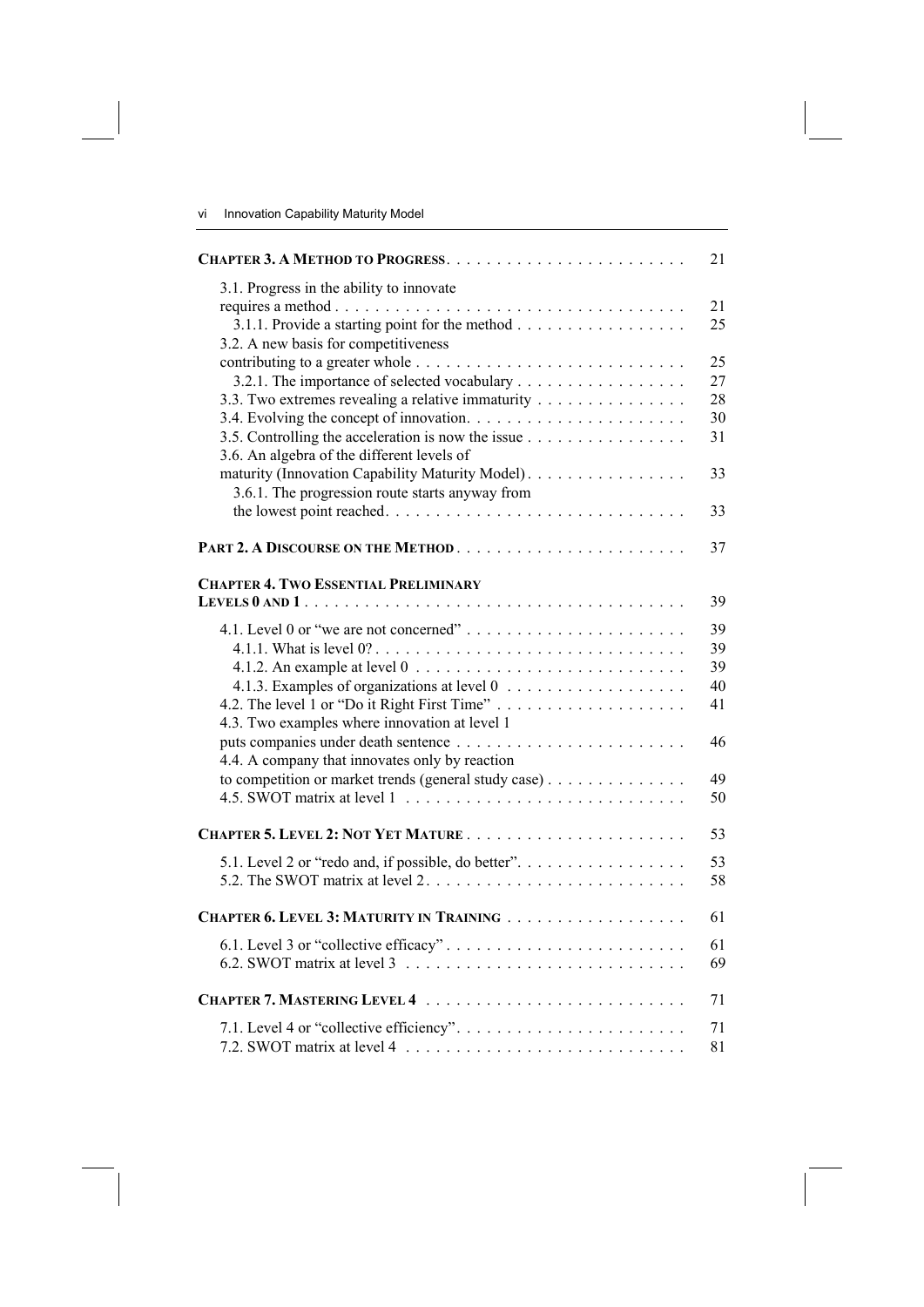| CHAPTER 8. SUSTAINABLE MASTERY AT LEVEL 5.                                                                                                                                                           | 83                              |
|------------------------------------------------------------------------------------------------------------------------------------------------------------------------------------------------------|---------------------------------|
| 8.1. Level 5 or "dynamic, total and                                                                                                                                                                  | 83<br>91                        |
|                                                                                                                                                                                                      | 93                              |
|                                                                                                                                                                                                      | 95                              |
| 9.4. The functional dimensions of innovation activities                                                                                                                                              | 95<br>96<br>97<br>97            |
| <b>CHAPTER 10. INNOVATING AND CAPITALIZING</b><br>AT LEVEL 2: RE-VISITING THE PAST                                                                                                                   | 103                             |
| 10.1. Assembling the elements of an approach.                                                                                                                                                        | 103<br>104                      |
| 10.1.2. Set apart what is urgent from<br>10.2. Who is going to lead the innovation approach?<br>10.3. How can we reconcile the three business                                                        | 105<br>106                      |
| 10.5. Questions and issues that resonate with level 2<br>10.6. A level 3 checklist to create an<br>innovation upon request $\dots \dots \dots \dots \dots \dots \dots \dots \dots \dots \dots \dots$ | 107<br>109<br>109<br>110<br>110 |
|                                                                                                                                                                                                      | 113                             |
| 11.2. Advice when nominating the Innovation                                                                                                                                                          | 113                             |
| 11.2.1. More about breakthrough or<br>11.3. An example of repeated yet spiraling innovation                                                                                                          | 116<br>124<br>126               |
| <b>CHAPTER 12. FORGING AND STRENGTHENING</b>                                                                                                                                                         | 129                             |
| 12.1. Preparing a culture change in the organization                                                                                                                                                 | 129                             |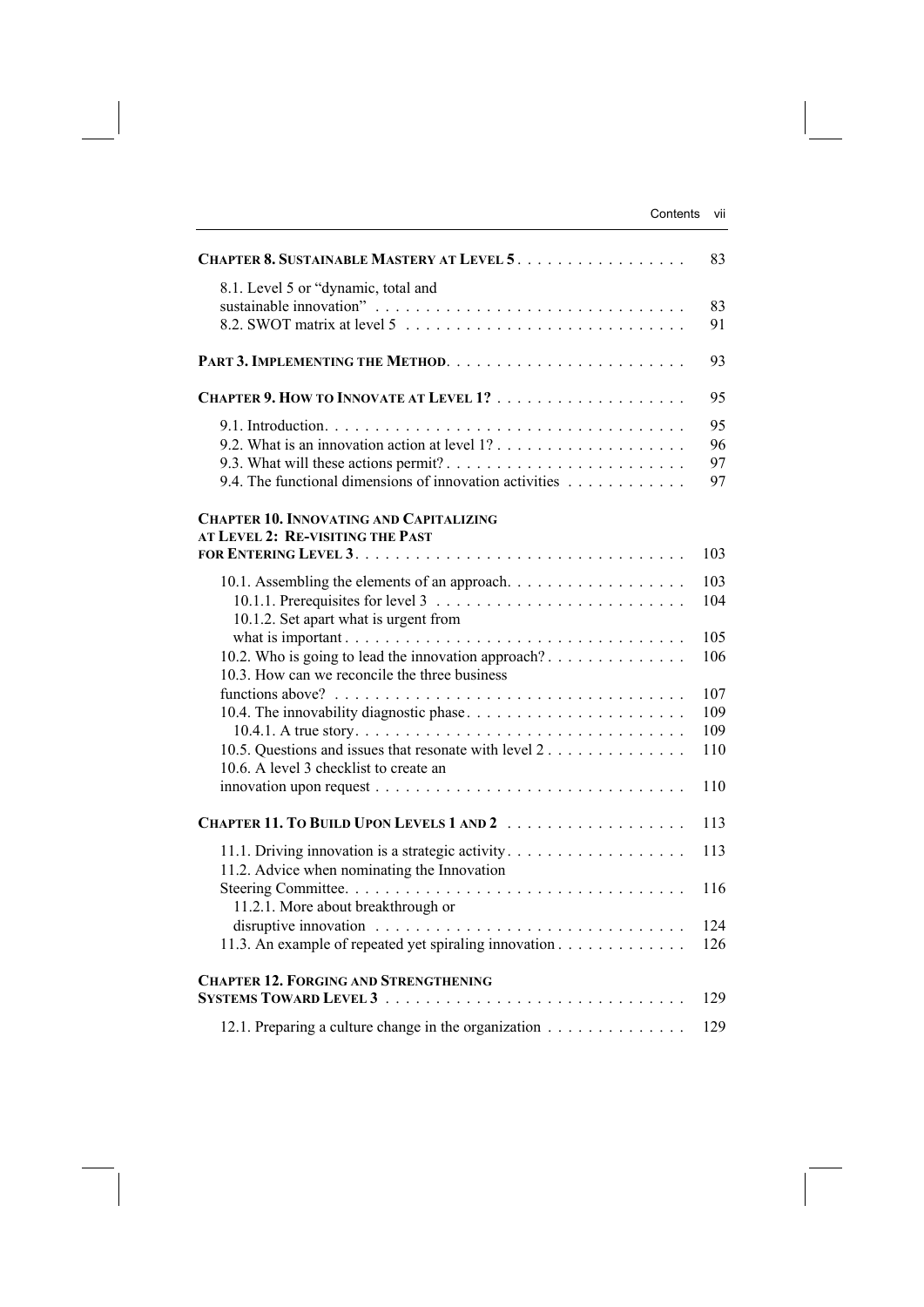| 12.2. Starting the innovation throughout the company<br>12.2.1. The first actions of the Steering Committee<br>12.2.2. Launching a communication and         | 132<br>132               |
|--------------------------------------------------------------------------------------------------------------------------------------------------------------|--------------------------|
| 12.2.3. Demystification - Awareness -                                                                                                                        | 132                      |
| 12.3.1. The management group of the                                                                                                                          | 132<br>133               |
| 12.5. Monitoring issues and management                                                                                                                       | 133<br>134<br>134<br>135 |
| 12.6. When knowledge management comes of age<br>12.7. Is creating excess of knowledge an issue?<br>12.8. The paradoxical passage way from level 3 to level 4 | 135<br>137<br>138<br>139 |
| <b>CHAPTER 13. MANAGING THE DEPLOYMENT</b>                                                                                                                   | 143                      |
| 13.2. The moment where management                                                                                                                            | 143                      |
|                                                                                                                                                              | 143<br>145<br>147        |
| 13.4. When ideas become projects and<br>13.4.2. "Headgear" the pyramid with                                                                                  | 148<br>149               |
| 13.4.3. At the "heart" of the pyramid                                                                                                                        | 149                      |
|                                                                                                                                                              | 150<br>150               |
|                                                                                                                                                              | 153                      |
| 14.1. A frequent misconception on<br>14.2. The two logics prevailing at maturity level 5                                                                     | 153<br>155<br>156<br>157 |
| 14.4.1. First indicator: knowledge                                                                                                                           | 159                      |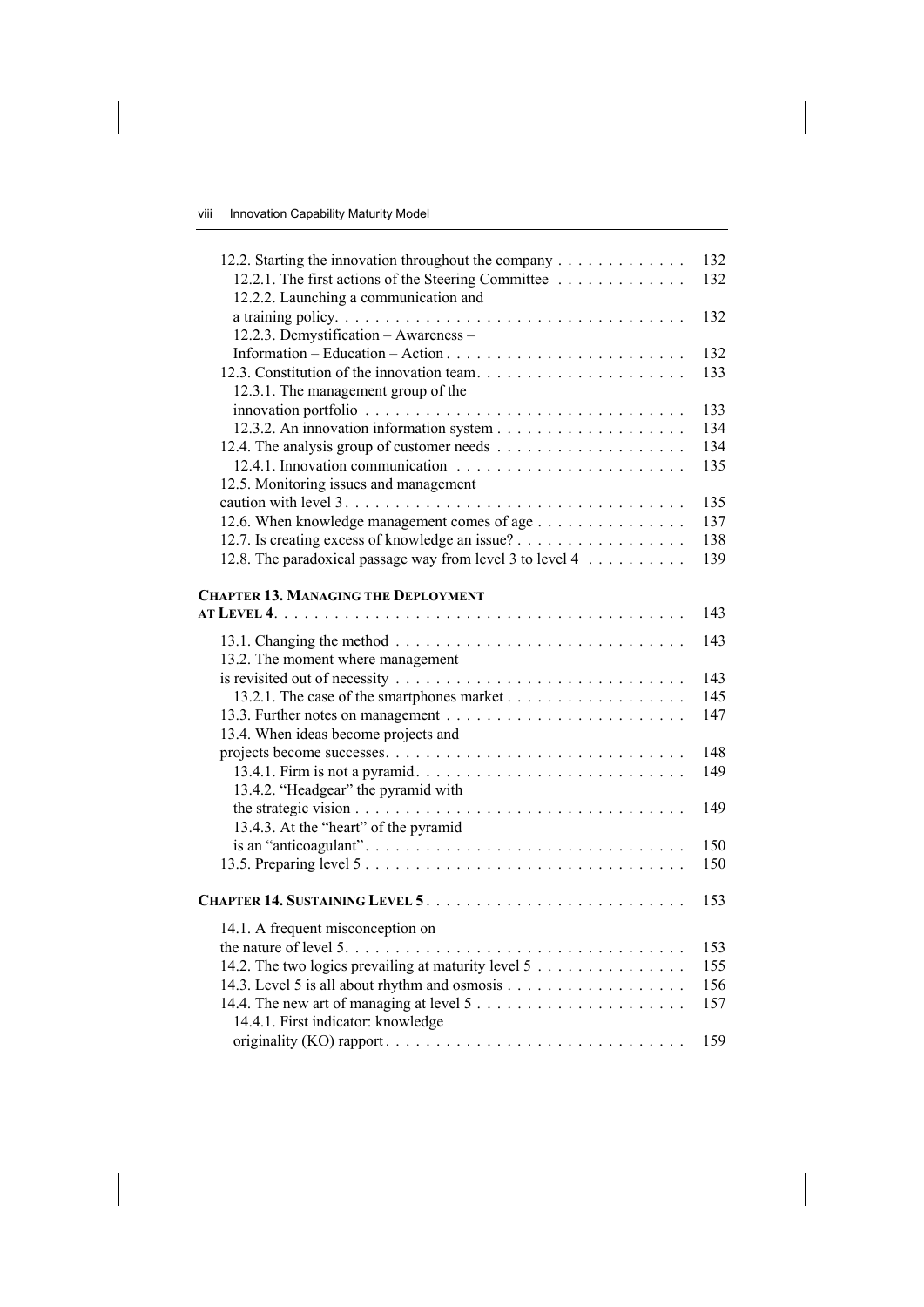| 14.4.2. Second indicator: hierarchical                                                        |     |
|-----------------------------------------------------------------------------------------------|-----|
|                                                                                               | 161 |
| 14.4.3. Third indicator: innovation                                                           |     |
|                                                                                               | 162 |
| 14.4.4. Fourth indicator: market surprise (MS) rapport                                        | 162 |
| 14.5. The discipline of smoothing breakthroughs                                               | 163 |
|                                                                                               | 164 |
| 14.5.2. Diversity often leads to misleading                                                   |     |
|                                                                                               | 164 |
| 14.5.3. Innovation winning systems                                                            |     |
| ("martingales") – when the approach becomes                                                   |     |
|                                                                                               | 167 |
|                                                                                               | 171 |
| 14.7. A summary of all levels: the case of                                                    |     |
|                                                                                               | 174 |
|                                                                                               |     |
|                                                                                               | 177 |
| <b>CHAPTER 15. USING THE FIVE LEVELS TO PROGRESS </b>                                         | 179 |
|                                                                                               |     |
|                                                                                               | 179 |
| 15.2. Benefits and general challenges                                                         |     |
|                                                                                               | 180 |
| 15.2.1. The general benefits of the                                                           |     |
|                                                                                               | 182 |
| 15.2.2. General challenges related                                                            |     |
|                                                                                               | 183 |
| 15.3. The case of TMC Innovation scaled up                                                    |     |
| through the five maturity level $\dots \dots \dots \dots \dots \dots \dots \dots \dots \dots$ | 185 |
|                                                                                               |     |
| <b>CHAPTER 16. TOOL SHEETS FOR EACH LEVEL</b>                                                 |     |
| AND FOR INTER-LEVEL DYNAMICS                                                                  | 191 |
| 16.1. Summary sheets to assess the                                                            |     |
|                                                                                               | 191 |
| 16.1.1. Synthesis of information                                                              |     |
|                                                                                               | 191 |
|                                                                                               | 194 |
|                                                                                               |     |
| <b>CHAPTER 17. GOING BEYOND THE FIVE LEVELS:</b>                                              |     |
|                                                                                               | 197 |
|                                                                                               | 197 |